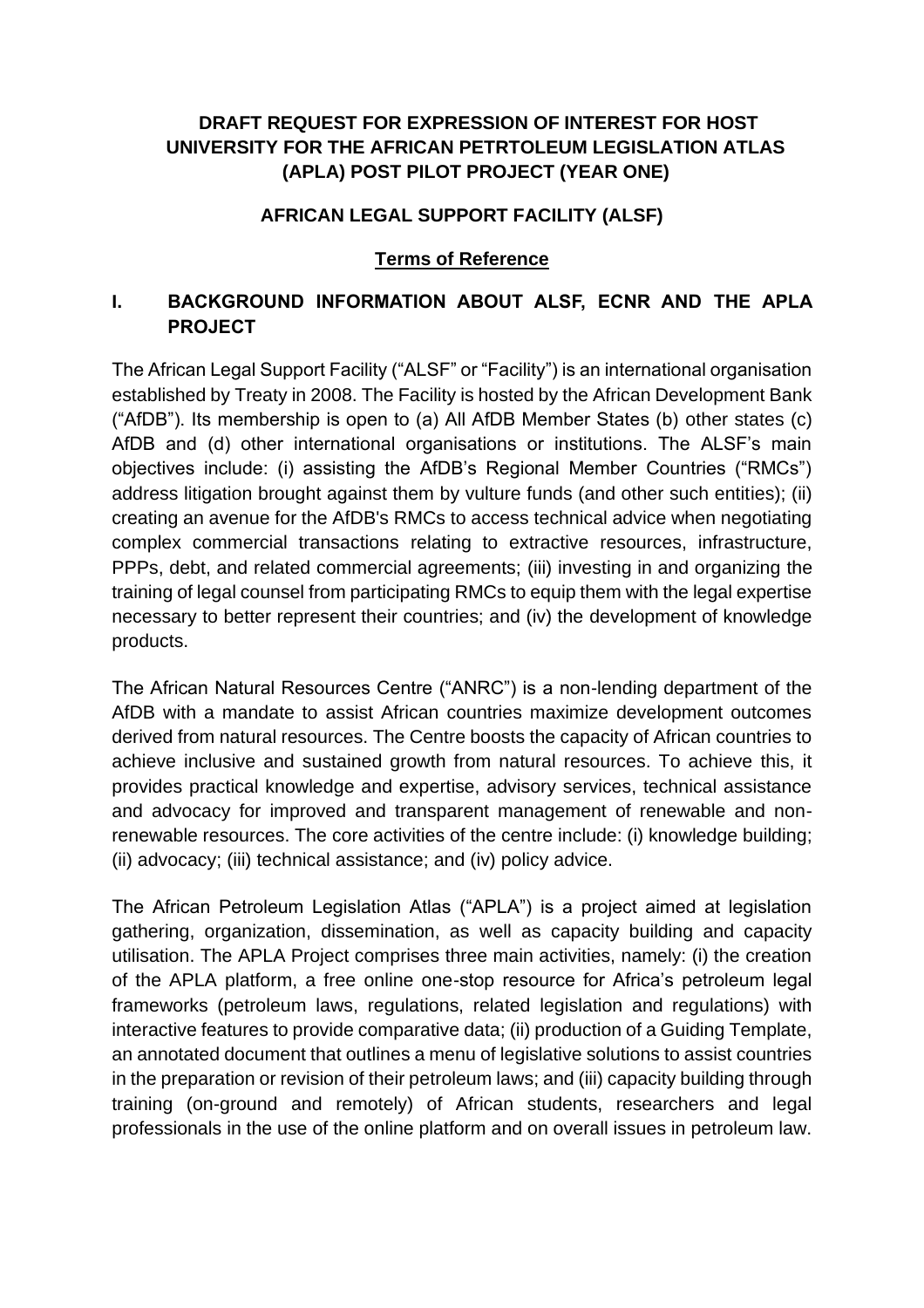Together, the ALSF and ANRC aim to develop the APLA Platform with the objective to support African countries in maximizing petroleum resource benefits through: (i) promoting transparency, accessibility and comparison of Africa's petroleum laws; (ii) facilitating the preparation, revision and implementation of petroleum laws; (iii) providing a living database that will catalyze research and policy debates on legal and regulatory issues; and (iv) promote the development of local legal expertise on African petroleum laws.

The development of the APLA Platform will be managed by a committee comprising officials of ALSF and ANRC (the "APLA Secretariat").

# **II. THE APLA PLATFORM**

The APLA Platform will host all the petroleum laws, regulations and related legislations from all African countries in an easily readable, searchable and downloadable format. The Platform will include a common taxonomy for comparison of the different thematic areas between all the laws and legal instruments hosted on the Platform and a Guiding Template for drafting petroleum laws.

The task of populating the APLA Platform will be undertaken by African law students who will be shortlisted by their university and selected and trained by the APLA Secretariat to form the APLA Legal Research Team ("LRT"). In the interest of building capacity among young African legal professionals, the LRT will undergo a two-stage training program. The first is the annual workshop training on petroleum legislative frameworks and the use of the online platform and the second will occur remotely over a longer time span (one year). During the second stage of the training, the LRT will analyse petroleum legislation, enabling them to populate the APLA Platform and to have a deepened knowledge on the legislative frameworks. The students will also undergo career development training to prepare them for their professional career.

Once completed, the APLA Platform aims to serve as a tool for all stakeholders involved in the petroleum sector.

# **III. THE APLA POST PILOT PLATFORM (YEAR 1)**

As a precursor to the APLA Platform, a pilot platform was first developed as a one stop database hosting all the petroleum laws, regulations and related legislations from four (4) African countries: Nigeria, Ghana, Republic of Congo (Brazzaville) and Chad, in an easily readable, searchable and downloadable format (APLA Pilot Platform).

The APLA Post Pilot Project (Year 1) activities will include uploading the petroleum legislation, regulations, related legislation and regulations of sixteen (16) African countries, namely: Algeria, Cote d'Ivoire, Mauritania, Senegal, Liberia, Uganda, Cameroun, Egypt, Tunisia, The Gambia, Sierra Leone, Rwanda, Kenya, Equatorial Guinea, Angola and Mozambique.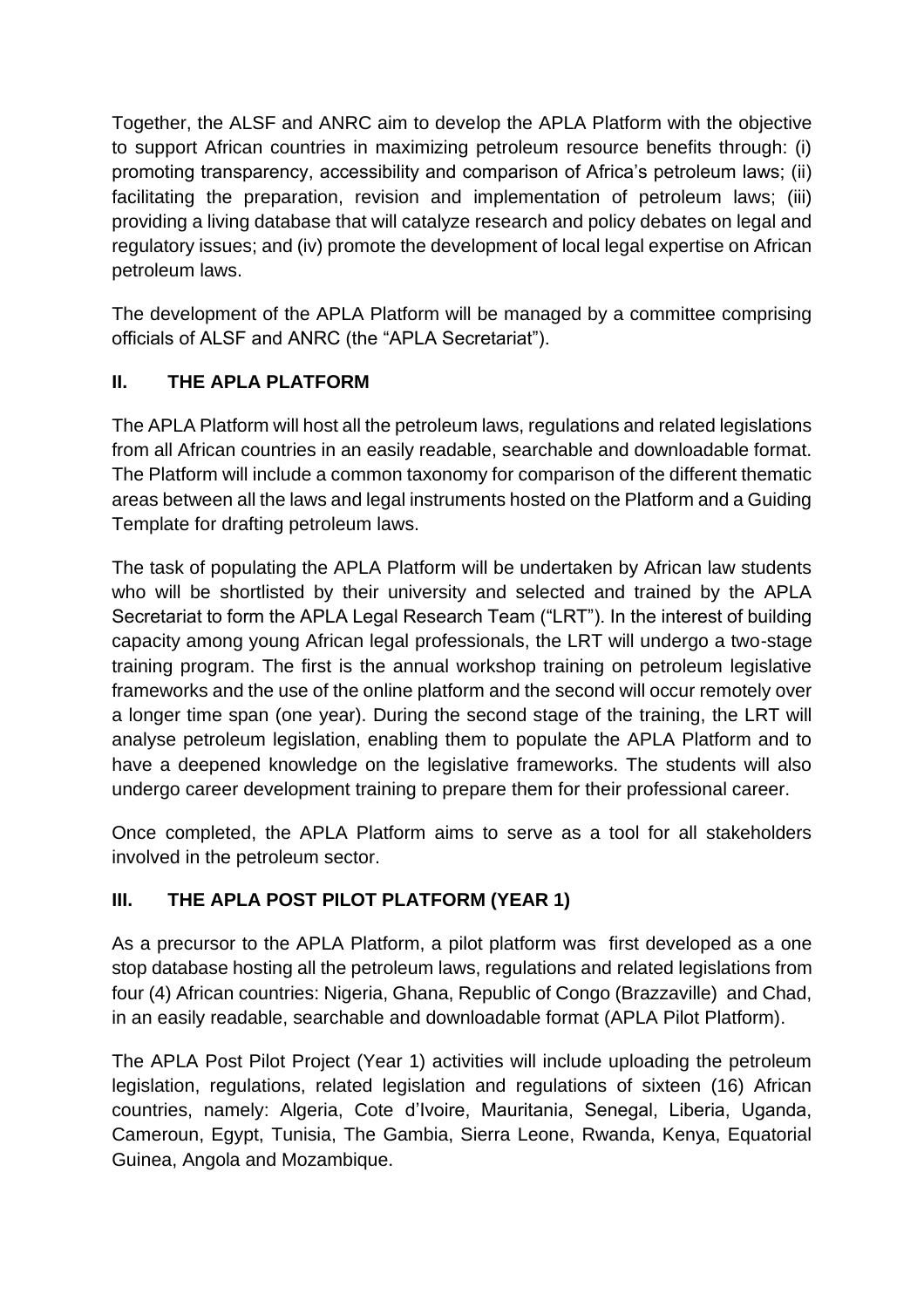The APLA Post Pilot Platform will be populated by LRT selected by the APLA Secretariat. After their selection by the APLA Secretariat, the LRT will undergo a oneweek training on (i) how to use the APLA platform; (ii) how to process and analyse petroleum laws for the purpose of populating the platform; and finally, (iii) how to upload petroleum laws, regulations and related legislations.

# **IV. RATIONALE FOR THE CALL FOR HOST UNIVERSITY FOR APLA POST PILOT PROJECT (YEAR – 1)**

The APLA Secretariat seeks to procure the services of four (4) African universities to work in partnership with to host and implement the APLA Post Pilot Project (Year 1). These terms of reference (TORs) describe the scope of services that will be performed by the universities. The four universities will be selected taking into consideration regional and language balance in the continent.

# **V. THE ROLE OF THE HOST UNIVERSITY**

The primary role of the universities during the APLA Post Pilot Project (Year 1) will be to:

- collate and process petroleum laws, regulations, related legislations and regulations of sixteen African countries, namely: Algeria, Cote d'Ivoire, Mauritania, Senegal, Liberia, Uganda, Cameroun, Egypt, Tunisia, The Gambia, Sierra Leone, Rwanda, Kenya, Equatorial Guinea, Angola and Mozambique;
- shortlist thirty-two (32) law students, eight (8) student per university, among which sixteen (16) will be selected and trained by the APLA Secretariat on the use of the Platform; and
- from the four (4) universities one (1) will be selected to host the workshop for training law students from across the continent on petroleum legislative frameworks and the use of the online platform.

Other key outcomes for the APLA Post Pilot Project (Year 1) include the establishment of formal partnerships and facilitation arrangements to guide and implement project activities going forward.

The table below summarizes the universities role in the implementation of the APLA Post Pilot (Year 1) Project.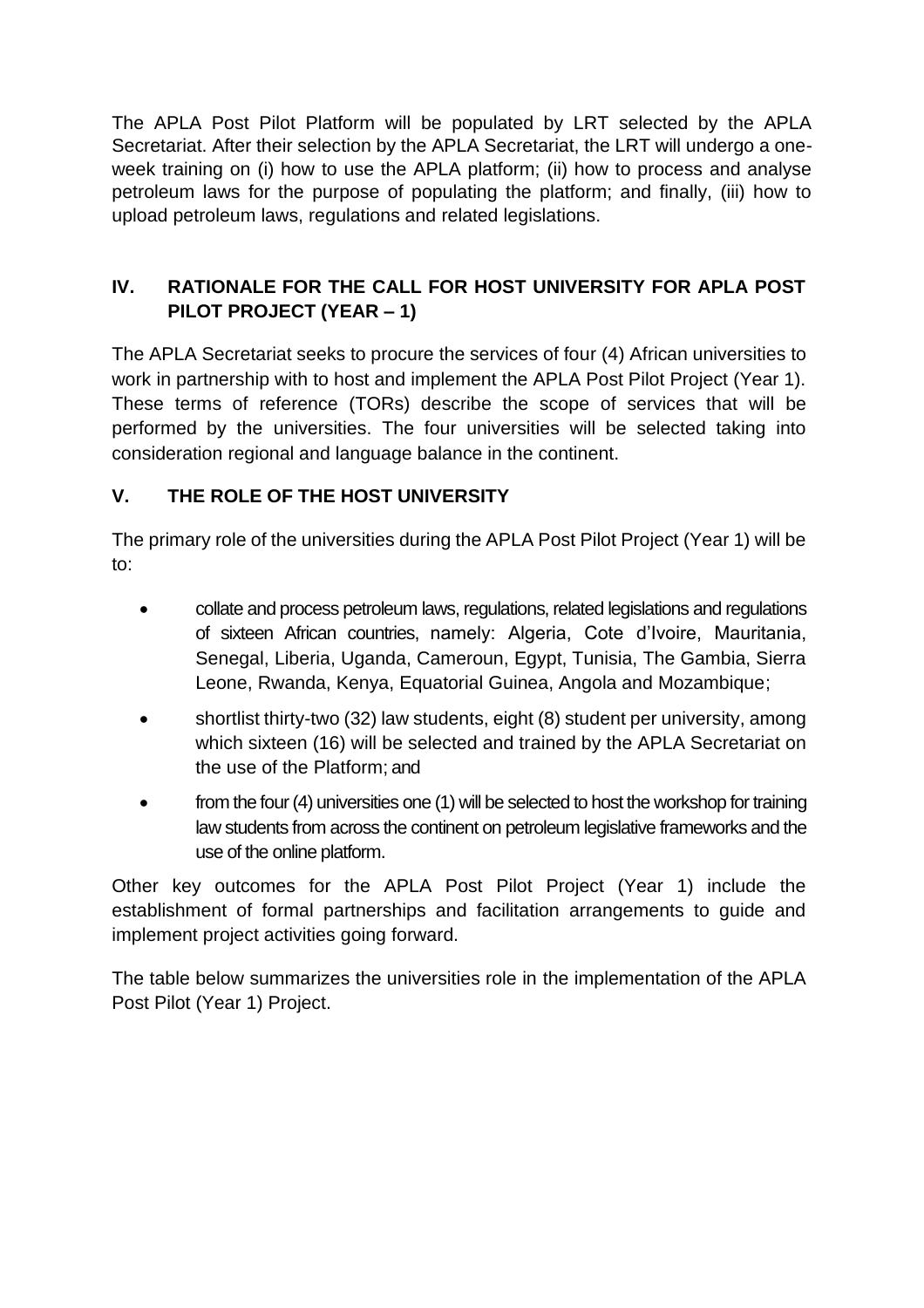| Shortlist and submit candidate CVs of<br>students to the APLA Secretariat for training<br>purposes. | Each of the four (4) universities shall<br>$\circ$<br>submit a maximum of eight (8) CVs from<br>their best students from which the APLA<br>Secretariat will choose four (4) students<br>to be LRTs.                                                                                                              |
|-----------------------------------------------------------------------------------------------------|------------------------------------------------------------------------------------------------------------------------------------------------------------------------------------------------------------------------------------------------------------------------------------------------------------------|
|                                                                                                     | The selection of candidates shall take<br>gender representation into<br>consideration.                                                                                                                                                                                                                           |
| <b>Host the APLA Secretariat training</b>                                                           | One (1) of the four<br>selected<br>(4)<br>$\circ$<br>universities will additionally be chosen to<br>host the APLA workshop.                                                                                                                                                                                      |
|                                                                                                     | provide the facilities to host the APLA<br>$\circ$<br>Secretariat's training of the sixteen (16)<br>selected students on: (i) the general use<br>of the APLA Pilot Platform and on overall<br>petroleum issues; (ii) the process of<br>populating the platform; and (iii) quality<br>control and review process. |
| Choose representatives to monitor activities<br>of the LRT                                          | Each of the four (4) universities<br>will<br>$\circ$<br>select two (2) staff among which the<br>APLA Secretariat will choose one (1) as<br>a representative of the university to<br>monitor the LRT's assignments and<br>provide general support on other ad-hoc<br>issues.                                      |
| Attend monthly support meetings with APLA<br><b>Secretariat</b>                                     | The representatives shall attend virtual<br>$\circ$<br>meetings<br>with<br><b>APLA</b><br>monthly<br>the<br>Secretariat where<br>progress<br>reports,<br>status updates, and any challenges<br>faced will be discussed.                                                                                          |
| <b>Disbursements</b>                                                                                | Disbursements will be made by each<br>$\Omega$<br>university to its LRTs.                                                                                                                                                                                                                                        |

# **VI. SECRETARIAT'S ROLE IN THE APLA POST PILOT PROJECT**

The APLA Secretariat will remain responsible for the overall management of the APLA Post Pilot (Year 1) Project. The roles of the APLA Secretariat will be to: (i) select four universities in the continent to be part of the APLA Post Pilot (Year 1) Project; (ii) select sixteen (16) students from the thirty two (32) shortlisted by the universities; (iii) organize the training of the selected students on the use of the APLA Platform; (iv) design the assignments based on the platform content needs; (v) retain the final ownership and publishing rights of the APLA Post Pilot (Year 1) Project content; (v) disburse to the universities the amount to be spent during the training period; (vi) oversee the services of the IT consultant responsible for maintaining the platform; (vii) retain control over the Guiding Template (viii) coordinate the LRTs career development over the course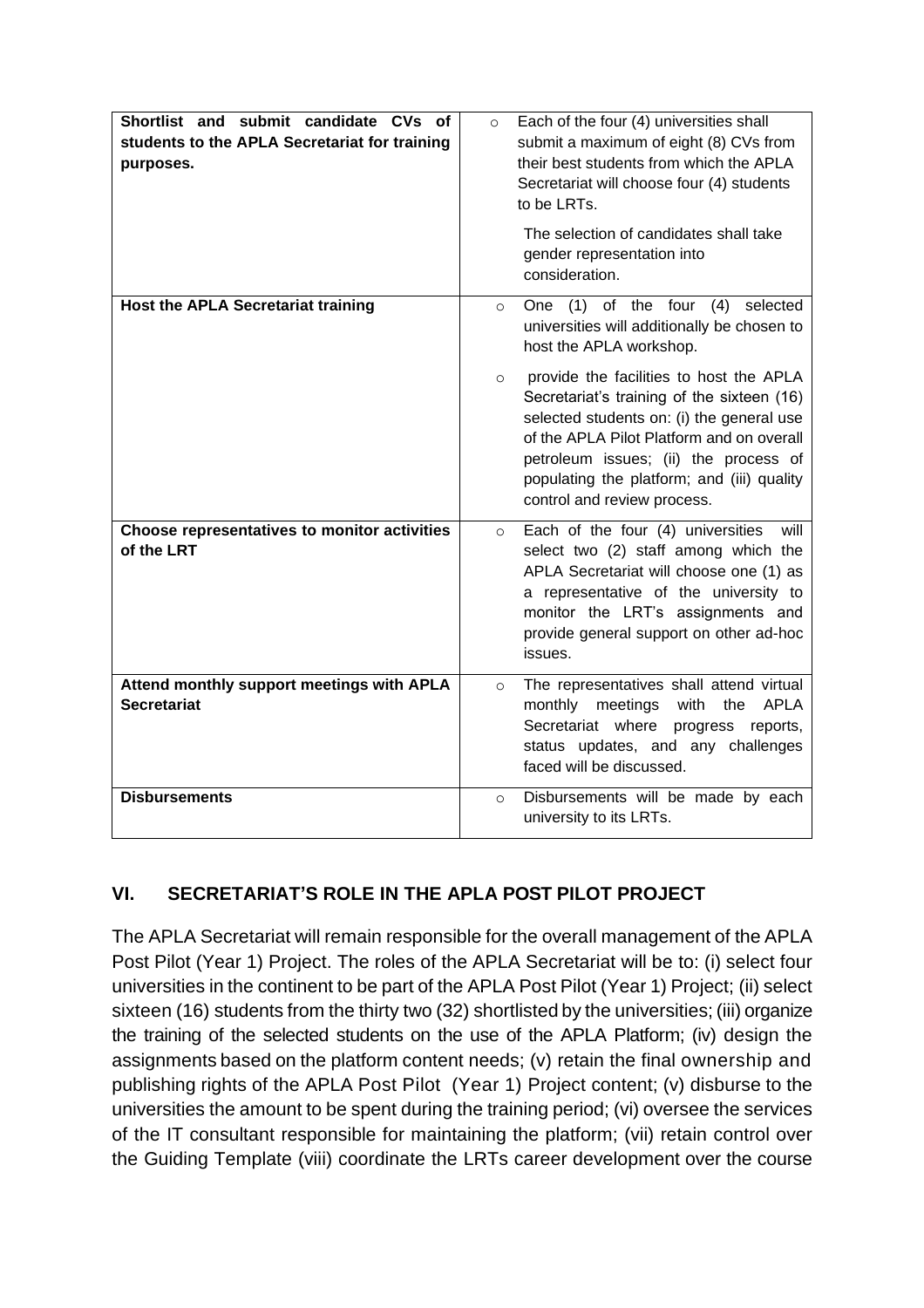of the Project; and (ix) provide general support services to the four (4) universities in relation to the Project.

## **VII. MINIMUM REQUIREMENTS FOR THE UNIVERSITY SELECTED TO HOST THE APLA POST PILOT (YEAR 1) WORKSHOP**

The university selected to host the APLA Post Pilot (Year 1) workshop must meet the following requirements: (i) the university must have previous experience with hosting workshops of a similar nature; (ii) have a faculty willingness to host the workshop; (iii) agree with the APLA Secretariat on an agreeable timeframe to host the workshop; and (iv) have satisfactory security conditions.

Additionally, the APLA Secretariat will conduct an on-ground <sup>1</sup> mission to the selected host university where the following elements will be verified to assess the most suitable university to host the workshop.

Faculty's training facilities:

- location, including host city's airport connectivity with the rest of the continent and city roads/traffic conditions;
- capacity (total participants of 25 people<sup>2</sup>: 16 students, 4 reviewers, and 5 trainers);
- hours of operation (ideally from 8 AM to 6 PM);
- technological equipment, including availability and quality of desktops/laptops, microphones, sound system, projector, internet connection (available for 16 individuals);
- presence of administrative staff for both workshop support and security;
- other services, including printing, transportation to and from training venues, functioning toilets, medical assistance, catering and security.

Faculty's administrative staff' proven organization and logistical skills (there should, ideally be a dedicated unit for conference organization).

## **VIII. SECRETARIAT'S ROLE IN RELATION TO THE WORKSHOP**

In partnership with the selected host university, the APLA Secretariat will be responsible for the overall delivery of the workshop. In the preparation phase, the APLA Secretariat and host university will decide on the division of tasks based on the outcome of the on-ground mission and other considerations not specifically related to the said mission. The APLA Secretariat shall take the lead on the design of the training program. However, the APLA Secretariat will take into consideration

<sup>&</sup>lt;sup>1</sup> The on-ground mission will be conducted subject to traveling restrictions due to COVID-19 not affecting the mission. Alternatively, the assessment will be done virtually.

<sup>&</sup>lt;sup>2</sup> This is provided that the training is conducted in person. If not, an online training will be conducted.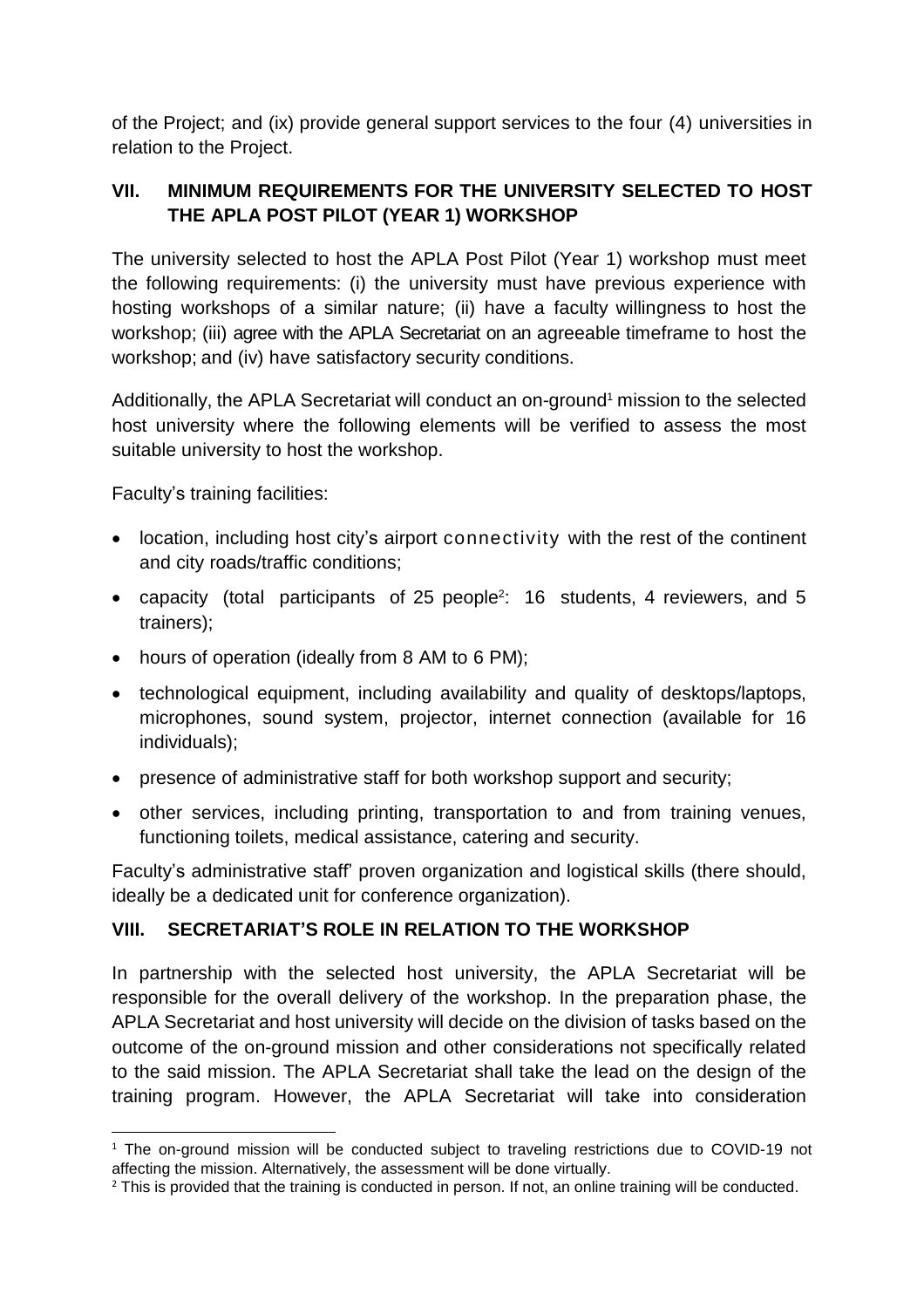comments and suggestions from the host university and other collaborating partners. Additionally, the APLA Secretariat shall be responsible for the coordination of the more expensive elements of workshop budget, e.g. travel and accommodation for all organizers of the workshop.

In summary, the APLA Secretariat's role will be to: (i) select four (4) universities to work with on the APLA Post Pilot (Year 1) Project; (ii) select one (1) university out of the four (4) universities to be the host university for the APLA Post Pilot (Year 1) workshop based on the outcomes of the scoping mission; (ii) select the trainers and the participating students; (iii) design the training curriculum; (iv) arrange travel and accommodation for workshop organizers; and (v) deliver the workshop.

### **IX. HOST UNIVERSITY SELECTION PROCESS AND RELATED MATTERS**

- 1. Interested universities are invited to respond to the current call for host university, outlining whether they meet the prescribed requirements. The candidate host university shall ideally provide for the following information:
	- a technical proposal comprised of CV profile of the task team members that will be in charge of hosting the workshop, including the two representatives proposed to monitor the LRTs;
	- the task team members shall have a petroleum law background or shall have at least a good understanding of petroleum law related issues;
	- the ability and experience of the candidate university to carry out such project(s);
	- a letter from the Dean of the Law Faculty confirming the interest of the university to host the project and the task team members willingness to complete the APLA Secretariat training in support of the university's application;
	- a well drafted financial proposal detailing the budget lines and resources needed;
	- the link to the candidate host university's website and pictures that depict the university's infrastructure, research center(s), meeting venue(s), offices etc.
- 2. The APLA Secretariat will shortlist potential host universities based on the relevance of the information provided in the application, and shall begin preliminary discussions to verify whether minimum requirements are satisfied;
- 3. A Secretariat on-ground/online mission will follow to verify and confirm the suitability of pre-identified candidate universities in hosting the APLA Post Pilot Project and the workshop;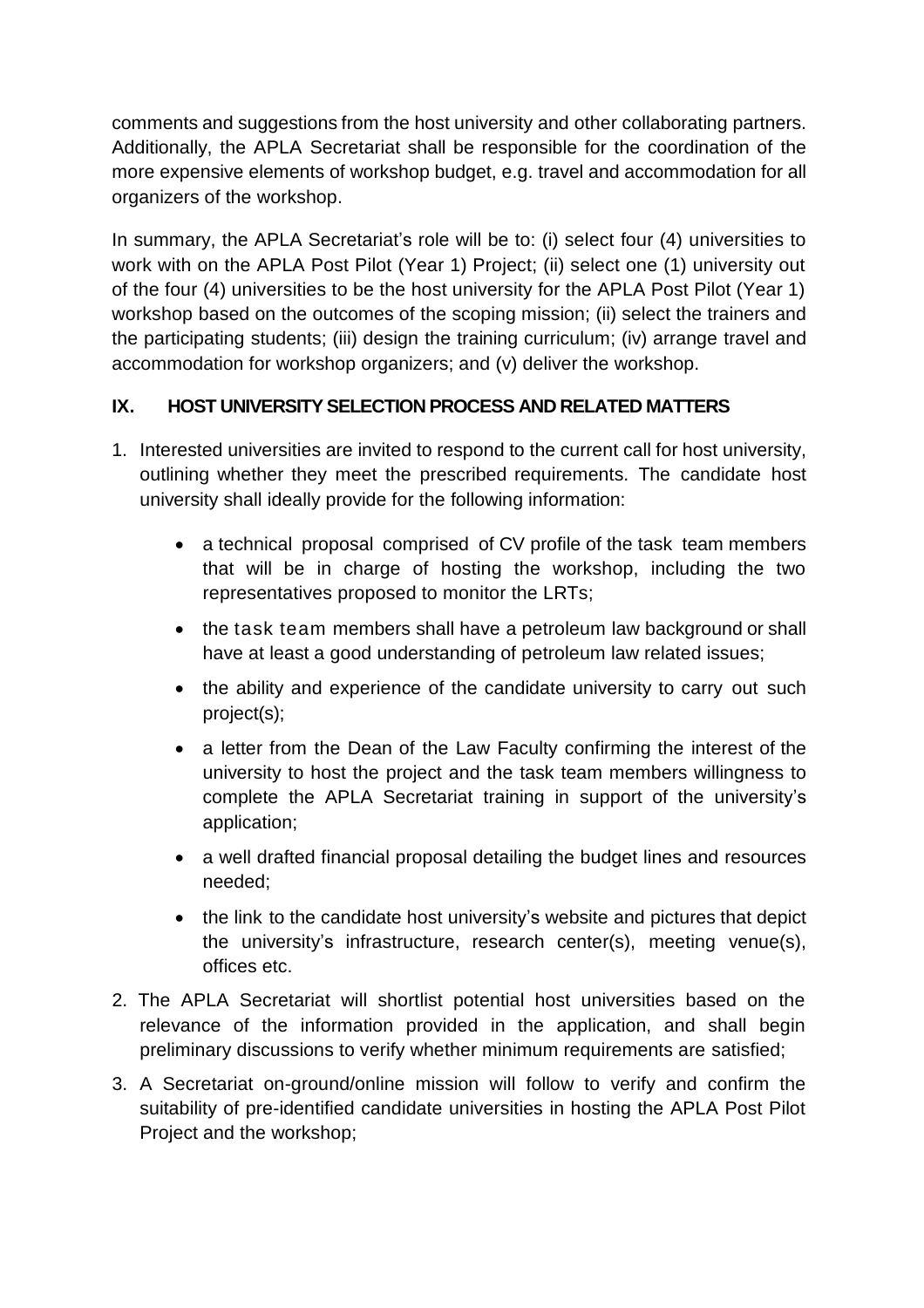- 4. Based on the on-ground/online assessment, the APLA Secretariat will determine which of the selected candidate universities are best equipped to host the APLA Pilot Project and the workshop;
- 5. The final decision on the selected university will be announced, followed by the commencement of the APLA Secretariat-host coordination;
- 6. The LRT candidate's selection process will begin;
- 7. The training curriculum and trainers' list will be finalized;
- 8. Outstanding issues will be completed; and
- 9. A seven (7) day workshop will be delivered in between **November 2021 and January 2022.**

## **X. DURATION OF THE ASSIGNMENT FOR THE HOST UNIVERSITIES**

The agreement shall be for a period of twelve (12) months. The workshop preparations shall commence as soon as the host is selected, and the workshop will be delivered in between November 2021 and January 2022.

#### **XI. FUNDING**

The ALSF will fund the implementation of the APLA Pilot Project. The host university will be paid a lump sum, comprising LRTs fees, and university's expenses for hosting the workshop.

#### **XII. EVALUATING CRITERIA**

Applicants will be evaluated on their demonstrated ability to carry out the scope of work described herein. The proposals should outline, *inter alia,* (i) any prior experience in implementing similar projects on time and within budget; (ii) plans to create a task team responsible for coordinating the APLA Post Pilot Project, indicating the technical capacity, qualifications and related experience of the members of the task team; (iii) description of suitable facilities to host the workshop; and (iv) ability to coordinate events.

**Criteria Weight Technical Proposal 70%** The university's experience relevant to the assignment 10% Understanding the terms of reference and scope of work 20% Qualifications and experience of task team to coordinate the APLA Pilot Project, including two representatives to monitor the LRTs 20% Demonstration of suitable facilities to host workshop 10% 10%

The weighted evaluation criteria is summarized in the table below.